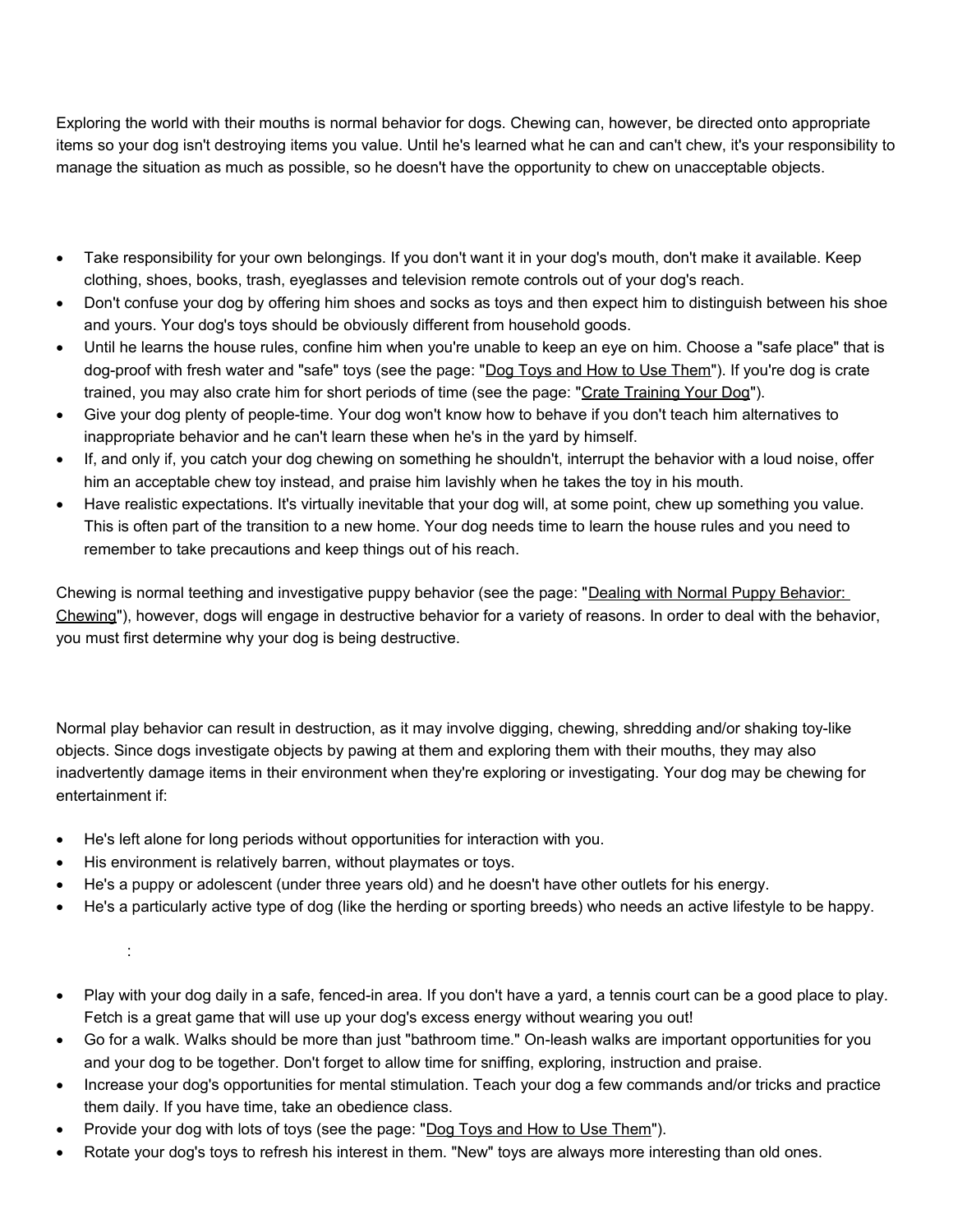- Try different kinds of toys, but when you introduce a new toy, watch your dog to make sure he won't tear it up and ingest the pieces.
- Consider the various types of toys that can be stuffed with food. Putting tidbits of food inside chew toys focuses your dog's chewing activities on these toys instead of on unacceptable objects.
- Make your dog's favorite "off-limits" chew objects unattractive to him by covering them with heavy plastic, aluminum foil, hot pepper sauce or a commercial "anti-chew" product.
- You might want to consider a good "Doggie Day Care" program for two or three days a week to work off some of your dog's excess energy.

!-

Dogs with separation anxiety tend to display behaviors that reflect a strong attachment to their owners. This includes following you from room to room, frantic greetings and reacting anxiously to your preparation to leave the house. Factors that can precipitate a separation anxiety problem include:

- A change in the family's schedule that results in your dog being left alone more often.
- A move to a new house.
- The death or loss of a family member or another family pet.
- A period at a shelter or boarding kennel.

These behaviors are not motivated by spite or revenge, but by anxiety. Punishment will only make the problem worse. Separation anxiety can be resolved by using counter conditioning and desensitization techniques (see the page: ["Separation Anxiety"](http://www.idahohumanesociety.org/caretrainingtips.cfm?filename=separation)).

"-

Without realizing it, we often pay more attention to our dogs when they're misbehaving. Dogs who don't receive a lot of attention and reinforcement for appropriate behavior may engage in destructive behavior when their owners are present as a way to attract attention – even if the attention is "negative," such as a verbal scolding.

: 1999 - 1999 - 1999

- Make sure your dog gets a lot of positive attention every day playing, walking, grooming or just petting.
- Ignore (as much as possible) bad behavior and reward good behavior. Remember to reward your dog with praise and petting when he's playing quietly with appropriate toys.
- Make his favorite "off-limits" chew objects unattractive or unavailable to him. Use aversives on objects that cannot be put away
- Teach your dog a "drop it" command so when he does pick up an "off-limits" object, you can use your command and praise him for complying. The best way to teach "drop it" is to practice having him exchange a toy in his possession for a tidbit of food.
- Practice "Nothing in Life is Free" with your dog. This gets your dog in the habit of complying with your commands and is a good way to make sure he gets lots of positive attention for doing the right things – so he won't have to resort to being naughty just to get your attention.

## #-\$

Your dog's destructive behavior may be a response to something he fears. Some dogs are afraid of loud noises. Your dog's destructive behavior may be caused by fear if the destruction occurs when he's exposed to loud noises, such as